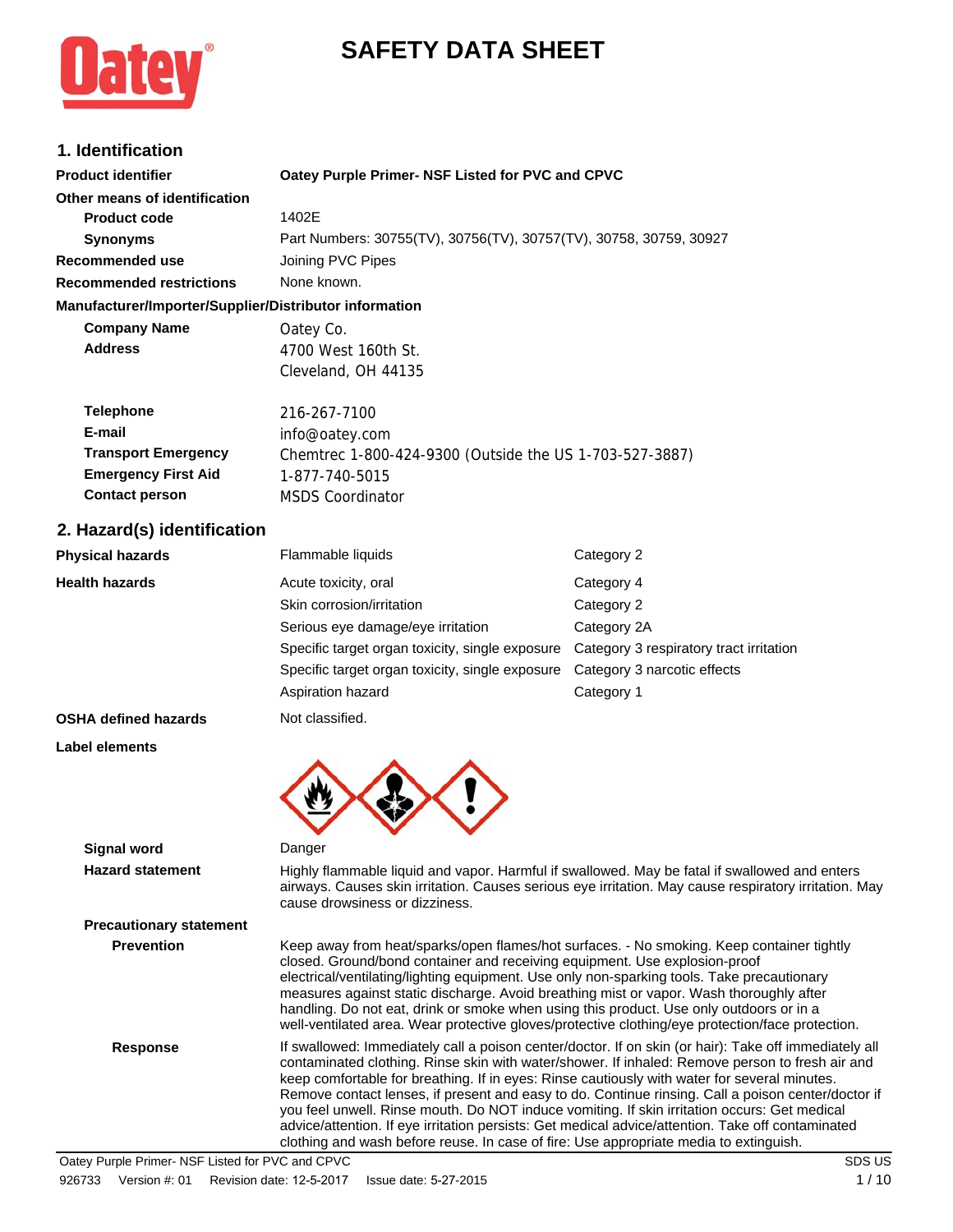#### **Hazard(s) not otherwise classified (HNOC)**

Storage Store in a well-ventilated place. Keep container tightly closed. Keep cool. Store locked up. **Disposal** Dispose of contents/container in accordance with local/regional/national/international regulations.

Frequent or prolonged contact may defat and dry the skin, leading to discomfort and dermatitis. May form explosive peroxides. Contains a chemical classified by the US EPA as a suspected possible carcinogen.

#### **Supplemental information**

Not applicable.

# **3. Composition/information on ingredients**

#### **Mixtures**

| <b>Chemical name</b> | <b>CAS</b> number | %         |
|----------------------|-------------------|-----------|
| Acetone              | 67-64-1           | 25-40     |
| Cyclohexanone        | 108-94-1          | 25-40     |
| Furan, Tetrahydro-   | 109-99-9          | 15-30     |
| Methyl ethyl ketone  | 78-93-3           | $15 - 30$ |
|                      |                   |           |

\*Designates that a specific chemical identity and/or percentage of composition has been withheld as a trade secret.

| 4. First-aid measures                                                        |                                                                                                                                                                                                                                                                                                                                                                                     |
|------------------------------------------------------------------------------|-------------------------------------------------------------------------------------------------------------------------------------------------------------------------------------------------------------------------------------------------------------------------------------------------------------------------------------------------------------------------------------|
| <b>Inhalation</b>                                                            | Remove victim to fresh air and keep at rest in a position comfortable for breathing. Call a POISON<br>CENTER or doctor/physician if you feel unwell.                                                                                                                                                                                                                                |
| <b>Skin contact</b>                                                          | Take off immediately all contaminated clothing. Wash with plenty of soap and water. If skin<br>irritation occurs: Get medical advice/attention.                                                                                                                                                                                                                                     |
| Eye contact                                                                  | Immediately flush eyes with plenty of water for at least 15 minutes. Remove contact lenses, if<br>present and easy to do. Continue rinsing. If eye irritation persists: Get medical advice/attention.                                                                                                                                                                               |
| Ingestion                                                                    | Call a physician or poison control center immediately. Do not induce vomiting. If vomiting occurs,<br>keep head low so that stomach content doesn't get into the lungs. Aspiration may cause<br>pulmonary edema and pneumonitis.                                                                                                                                                    |
| <b>Most important</b><br>symptoms/effects, acute and<br>delayed              | Irritation of nose and throat. Aspiration may cause pulmonary edema and pneumonitis. Severe eye<br>irritation. Symptoms may include stinging, tearing, redness, swelling, and blurred vision. May<br>cause respiratory irritation. Vapors have a narcotic effect and may cause headache, fatigue,<br>dizziness and nausea. Skin irritation. May cause redness and pain.             |
| Indication of immediate<br>medical attention and special<br>treatment needed | Provide general supportive measures and treat symptomatically. Thermal burns: Flush with water<br>immediately. While flushing, remove clothes which do not adhere to affected area. Call an<br>ambulance. Continue flushing during transport to hospital. In case of shortness of breath, give<br>oxygen. Keep victim warm. Keep victim under observation. Symptoms may be delayed. |
| <b>General information</b>                                                   | Take off all contaminated clothing immediately. Ensure that medical personnel are aware of the<br>material(s) involved, and take precautions to protect themselves. Wash contaminated clothing<br>before reuse.                                                                                                                                                                     |
| 5. Fire-fighting measures                                                    |                                                                                                                                                                                                                                                                                                                                                                                     |
| Suitable extinguishing media                                                 | Alcohol resistant foam. Water fog. Dry chemical powder. Carbon dioxide (CO2).                                                                                                                                                                                                                                                                                                       |
| Unsuitable extinguishing<br>media                                            | Do not use water jet as an extinguisher, as this will spread the fire.                                                                                                                                                                                                                                                                                                              |
| Specific hazards arising from<br>the chemical                                | Vapors may form explosive mixtures with air. Vapors may travel considerable distance to a source<br>of ignition and flash back. During fire, gases hazardous to health may be formed.                                                                                                                                                                                               |
| Special protective equipment<br>and precautions for firefighters             | Self-contained breathing apparatus and full protective clothing must be worn in case of fire.                                                                                                                                                                                                                                                                                       |
| <b>Fire fighting</b><br>equipment/instructions                               | In case of fire and/or explosion do not breathe fumes. Move containers from fire area if you can do<br>so without risk.                                                                                                                                                                                                                                                             |
| <b>Specific methods</b>                                                      | Use standard firefighting procedures and consider the hazards of other involved materials.                                                                                                                                                                                                                                                                                          |
| <b>General fire hazards</b>                                                  | Highly flammable liquid and vapor. This product contains tetrahydrofuran that may form explosive<br>organic peroxide when exposed to air or light or with age.                                                                                                                                                                                                                      |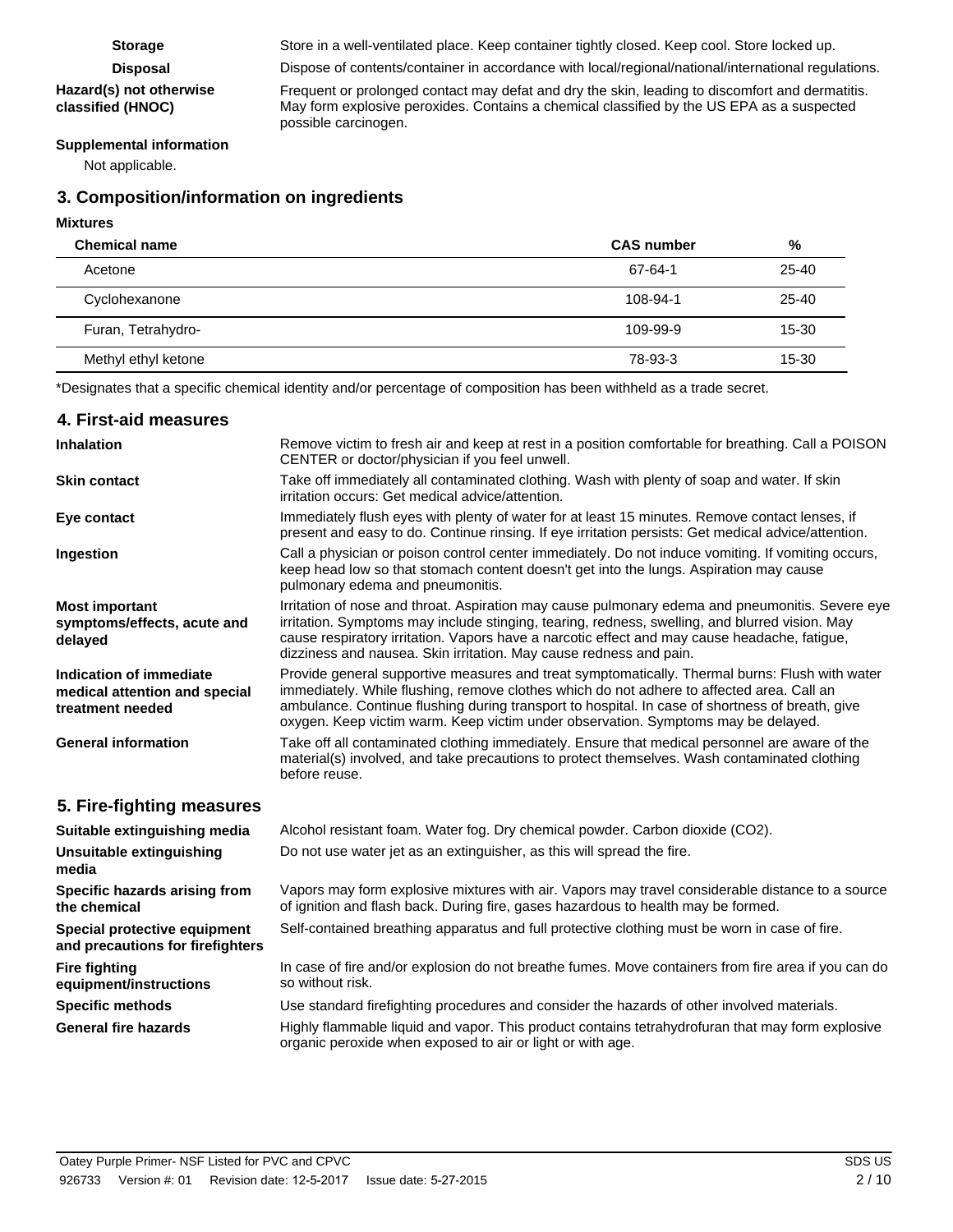### **6. Accidental release measures**

| Personal precautions,<br>protective equipment and<br>emergency procedures | Keep unnecessary personnel away. Keep people away from and upwind of spill/leak. Keep out of<br>low areas. Eliminate all ignition sources (no smoking, flares, sparks, or flames in immediate area).<br>Wear appropriate protective equipment and clothing during clean-up. Avoid breathing mist or<br>vapor. Do not touch damaged containers or spilled material unless wearing appropriate protective<br>clothing. Ventilate closed spaces before entering them. Local authorities should be advised if<br>significant spillages cannot be contained. For personal protection, see section 8 of the SDS.                                                                                                                                   |
|---------------------------------------------------------------------------|----------------------------------------------------------------------------------------------------------------------------------------------------------------------------------------------------------------------------------------------------------------------------------------------------------------------------------------------------------------------------------------------------------------------------------------------------------------------------------------------------------------------------------------------------------------------------------------------------------------------------------------------------------------------------------------------------------------------------------------------|
| <b>Methods and materials for</b><br>containment and cleaning up           | Eliminate all ignition sources (no smoking, flares, sparks, or flames in immediate area). Take<br>precautionary measures against static discharge. Use only non-sparking tools. Keep combustibles<br>(wood, paper, oil, etc.) away from spilled material. This product is miscible in water.                                                                                                                                                                                                                                                                                                                                                                                                                                                 |
|                                                                           | Large Spills: Stop the flow of material, if this is without risk. Use water spray to reduce vapors or<br>divert vapor cloud drift. Dike the spilled material, where this is possible. Cover with plastic sheet to<br>prevent spreading. Use a non-combustible material like vermiculite, sand or earth to soak up the<br>product and place into a container for later disposal. Prevent entry into waterways, sewer,<br>basements or confined areas. Following product recovery, flush area with water.                                                                                                                                                                                                                                      |
|                                                                           | Small Spills: Absorb with earth, sand or other non-combustible material and transfer to containers<br>for later disposal. Wipe up with absorbent material (e.g. cloth, fleece). Clean surface thoroughly to<br>remove residual contamination.                                                                                                                                                                                                                                                                                                                                                                                                                                                                                                |
|                                                                           | Never return spills to original containers for re-use. For waste disposal, see section 13 of the SDS.                                                                                                                                                                                                                                                                                                                                                                                                                                                                                                                                                                                                                                        |
| <b>Environmental precautions</b>                                          | Avoid discharge into drains, water courses or onto the ground.                                                                                                                                                                                                                                                                                                                                                                                                                                                                                                                                                                                                                                                                               |
| 7. Handling and storage                                                   |                                                                                                                                                                                                                                                                                                                                                                                                                                                                                                                                                                                                                                                                                                                                              |
| <b>Precautions for safe handling</b>                                      | Vapors may form explosive mixtures with air. Do not handle, store or open near an open flame,<br>sources of heat or sources of ignition. Protect material from direct sunlight. Explosion-proof<br>general and local exhaust ventilation. Take precautionary measures against static discharges. All<br>equipment used when handling the product must be grounded. Use non-sparking tools and<br>explosion-proof equipment. Avoid breathing mist or vapor. Avoid contact with eyes, skin, and<br>clothing. Avoid prolonged exposure. Do not taste or swallow. When using, do not eat, drink or<br>smoke. Wear appropriate personal protective equipment. Wash hands thoroughly after handling.<br>Observe good industrial hygiene practices. |
| Conditions for safe storage,<br>including any incompatibilities           | Store locked up. Keep away from heat, sparks and open flame. Prevent electrostatic charge<br>build-up by using common bonding and grounding techniques. Store in a cool, dry place out of<br>direct sunlight. Store in original tightly closed container. Store in a well-ventilated place. Store<br>away from incompatible materials (see Section 10 of the SDS).                                                                                                                                                                                                                                                                                                                                                                           |

# **8. Exposure controls/personal protection**

#### **Occupational exposure limits**

#### **US. OSHA Table Z-1 Limits for Air Contaminants (29 CFR 1910.1000)**

| <b>Components</b>                     | <b>Type</b> | Value      |  |
|---------------------------------------|-------------|------------|--|
| Acetone (CAS 67-64-1)                 | PEL         | 2400 mg/m3 |  |
|                                       |             | 1000 ppm   |  |
| Cyclohexanone (CAS<br>$108 - 94 - 1$  | <b>PEL</b>  | 200 mg/m3  |  |
|                                       |             | 50 ppm     |  |
| Furan, Tetrahydro- (CAS<br>$109-99-9$ | <b>PEL</b>  | 590 mg/m3  |  |
|                                       |             | 200 ppm    |  |
| Methyl ethyl ketone (CAS<br>78-93-3)  | <b>PEL</b>  | 590 mg/m3  |  |
|                                       |             | 200 ppm    |  |
| US. ACGIH Threshold Limit Values      |             |            |  |
| <b>Components</b>                     | <b>Type</b> | Value      |  |
| Acetone (CAS 67-64-1)                 | <b>STEL</b> | 750 ppm    |  |
|                                       | <b>TWA</b>  | 500 ppm    |  |
| Cyclohexanone (CAS<br>$108 - 94 - 1$  | <b>STEL</b> | 50 ppm     |  |
|                                       | <b>TWA</b>  | 20 ppm     |  |
| Furan, Tetrahydro- (CAS<br>$109-99-9$ | <b>STEL</b> | $100$ ppm  |  |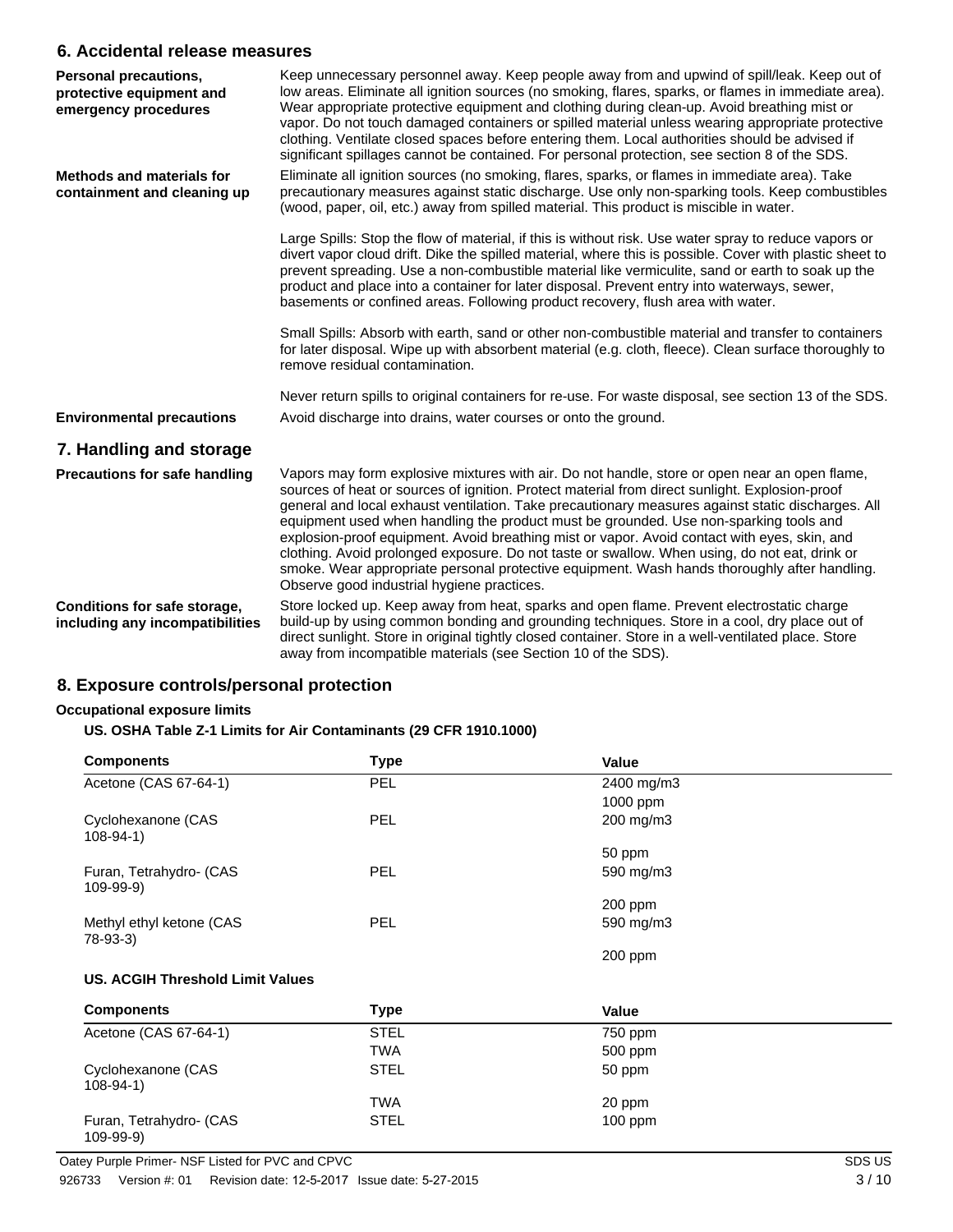#### **US. ACGIH Threshold Limit Values**

| <b>Components</b>                           | <b>Type</b> | Value     |  |
|---------------------------------------------|-------------|-----------|--|
|                                             | <b>TWA</b>  | 50 ppm    |  |
| Methyl ethyl ketone (CAS<br>78-93-3)        | <b>STEL</b> | 300 ppm   |  |
|                                             | <b>TWA</b>  | 200 ppm   |  |
| US. NIOSH: Pocket Guide to Chemical Hazards |             |           |  |
| <b>Components</b>                           | <b>Type</b> | Value     |  |
| Acetone (CAS 67-64-1)                       | TWA         | 590 mg/m3 |  |
|                                             |             | 250 ppm   |  |
| Cyclohexanone (CAS<br>$108-94-1)$           | <b>TWA</b>  | 100 mg/m3 |  |
|                                             |             | 25 ppm    |  |
| Furan, Tetrahydro- (CAS<br>109-99-9)        | <b>STEL</b> | 735 mg/m3 |  |
|                                             |             | 250 ppm   |  |
|                                             | <b>TWA</b>  | 590 mg/m3 |  |
|                                             |             | 200 ppm   |  |
| Methyl ethyl ketone (CAS<br>78-93-3)        | <b>STEL</b> | 885 mg/m3 |  |
|                                             |             | 300 ppm   |  |
|                                             | <b>TWA</b>  | 590 mg/m3 |  |
|                                             |             | 200 ppm   |  |

#### **Biological limit values**

#### **ACGIH Biological Exposure Indices**

| <b>Components</b>                          | Value             | <b>Determinant</b>                          | <b>Specimen</b> | <b>Sampling Time</b> |  |
|--------------------------------------------|-------------------|---------------------------------------------|-----------------|----------------------|--|
| Acetone (CAS 67-64-1)                      | $50 \text{ mq/l}$ | Acetone                                     | Urine           | $\star$              |  |
| Cyclohexanone (CAS<br>$108-94-1)$          | $80 \text{ mg/l}$ | 1,2-Cyclohexan<br>ediol, with<br>hydrolysis | Urine           | $\star$              |  |
|                                            | $8 \text{ mg/l}$  | Cyclohexanol,<br>with hydrolysis            | Urine           | $\star$              |  |
| Furan, Tetrahydro- (CAS<br>$109 - 99 - 9)$ | $2 \text{ ma/l}$  | Tetrahydrofura<br>n                         | Urine           | $\star$              |  |
| Methyl ethyl ketone (CAS<br>78-93-3)       | 2 ma/l            | <b>MEK</b>                                  | Urine           | $\star$              |  |

\* - For sampling details, please see the source document.

#### **Exposure guidelines**

| US - California OELs: Skin designation      |                                                   |                                                                                                                                                                                                                                                                                                 |
|---------------------------------------------|---------------------------------------------------|-------------------------------------------------------------------------------------------------------------------------------------------------------------------------------------------------------------------------------------------------------------------------------------------------|
| Cyclohexanone (CAS 108-94-1)                |                                                   | Can be absorbed through the skin.                                                                                                                                                                                                                                                               |
|                                             | US - Minnesota Haz Subs: Skin designation applies |                                                                                                                                                                                                                                                                                                 |
| Cyclohexanone (CAS 108-94-1)                |                                                   | Skin designation applies.                                                                                                                                                                                                                                                                       |
| US - Tennessee OELs: Skin designation       |                                                   |                                                                                                                                                                                                                                                                                                 |
| Cyclohexanone (CAS 108-94-1)                |                                                   | Can be absorbed through the skin.                                                                                                                                                                                                                                                               |
|                                             | US ACGIH Threshold Limit Values: Skin designation |                                                                                                                                                                                                                                                                                                 |
| Cyclohexanone (CAS 108-94-1)                |                                                   | Can be absorbed through the skin.                                                                                                                                                                                                                                                               |
| Furan, Tetrahydro- (CAS 109-99-9)           |                                                   | Can be absorbed through the skin.                                                                                                                                                                                                                                                               |
| US. NIOSH: Pocket Guide to Chemical Hazards |                                                   |                                                                                                                                                                                                                                                                                                 |
| Cyclohexanone (CAS 108-94-1)                |                                                   | Can be absorbed through the skin.                                                                                                                                                                                                                                                               |
| Appropriate engineering<br>controls         |                                                   | Explosion-proof general and local exhaust ventilation. Good general ventilation (typically 10 air<br>changes per hour) should be used. Ventilation rates should be matched to conditions. If<br>applicable, use process enclosures, local exhaust ventilation, or other engineering controls to |

# **Individual protection measures, such as personal protective equipment**

**Eye/face protection** Face shield is recommended. Wear safety glasses with side shields (or goggles).

shower must be available when handling this product.

maintain airborne levels below recommended exposure limits. If exposure limits have not been established, maintain airborne levels to an acceptable level. Eye wash facilities and emergency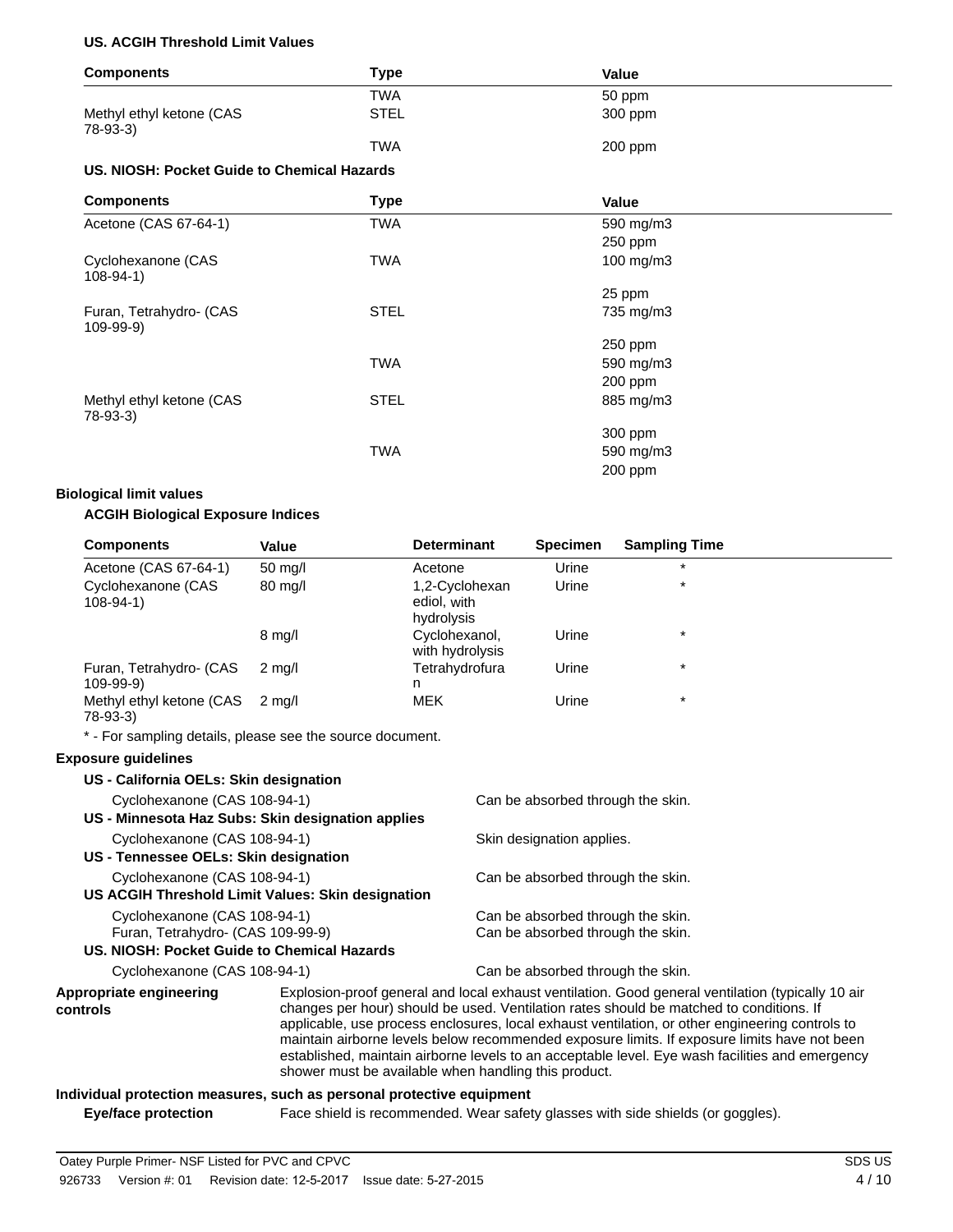| <b>Skin protection</b>                   |                                                                                                                                                                                                                                                                     |
|------------------------------------------|---------------------------------------------------------------------------------------------------------------------------------------------------------------------------------------------------------------------------------------------------------------------|
| <b>Hand protection</b>                   | Wear appropriate chemical resistant gloves.                                                                                                                                                                                                                         |
| <b>Other</b>                             | Wear appropriate chemical resistant clothing.                                                                                                                                                                                                                       |
| <b>Respiratory protection</b>            | If engineering controls do not maintain airborne concentrations below recommended exposure<br>limits (where applicable) or to an acceptable level (in countries where exposure limits have not<br>been established), an approved respirator must be worn.           |
| <b>Thermal hazards</b>                   | Wear appropriate thermal protective clothing, when necessary.                                                                                                                                                                                                       |
| <b>General hygiene</b><br>considerations | When using, do not eat, drink or smoke. Always observe good personal hygiene measures, such<br>as washing after handling the material and before eating, drinking, and/or smoking. Routinely wash<br>work clothing and protective equipment to remove contaminants. |

# **9. Physical and chemical properties**

**Appearance**

| <b>Physical state</b>                             | Liquid.                          |
|---------------------------------------------------|----------------------------------|
| Form                                              | Translucent liquid.              |
| Color                                             | Purple                           |
| Odor                                              | Solvent.                         |
| <b>Odor threshold</b>                             | Not available.                   |
| pH                                                | Not available.                   |
| <b>Melting point/freezing point</b>               | Not available.                   |
| Initial boiling point and boiling<br>range        | 151 °F (66.11 °C)                |
| <b>Flash point</b>                                | 14.0 - 23.0 °F (-10.0 - -5.0 °C) |
| <b>Evaporation rate</b>                           | $5.5 - 8$                        |
| Flammability (solid, gas)                         | Not available.                   |
| Upper/lower flammability or explosive limits      |                                  |
| <b>Flammability limit - lower</b><br>(%)          | 1.8                              |
| <b>Flammability limit - upper</b><br>$(\%)$       | 11.8                             |
| Explosive limit - lower (%)                       | Not available.                   |
| Explosive limit - upper (%)                       | Not available.                   |
| Vapor pressure                                    | 145 mm Hg @ 20 C                 |
| <b>Vapor density</b>                              | 2.5                              |
| <b>Relative density</b>                           | $0.84 + - 0.02$ @ 20 °C          |
| Solubility(ies)                                   |                                  |
| Solubility (water)                                | Negligible                       |
| <b>Partition coefficient</b><br>(n-octanol/water) | Not available.                   |
| <b>Auto-ignition temperature</b>                  | Not available.                   |
| <b>Decomposition temperature</b>                  | Not available.                   |
| <b>Viscosity</b>                                  | Not available.                   |
| <b>Other information</b>                          |                                  |
| <b>Bulk density</b>                               | 7 lb/gal                         |
| VOC (Weight %)                                    | < 550 g/l SQACMD Method 24       |

# **10. Stability and reactivity**

| <b>Reactivity</b>                            | The product is stable and non-reactive under normal conditions of use, storage and transport.                                                     |
|----------------------------------------------|---------------------------------------------------------------------------------------------------------------------------------------------------|
| <b>Chemical stability</b>                    | Material is stable under normal conditions.                                                                                                       |
| <b>Possibility of hazardous</b><br>reactions | No dangerous reaction known under conditions of normal use.                                                                                       |
| <b>Conditions to avoid</b>                   | Avoid heat, sparks, open flames and other ignition sources. Avoid temperatures exceeding the<br>flash point. Contact with incompatible materials. |
| Incompatible materials                       | Acids. Strong oxidizing agents. Ammonia. Amines. Isocyanates. Caustics.                                                                           |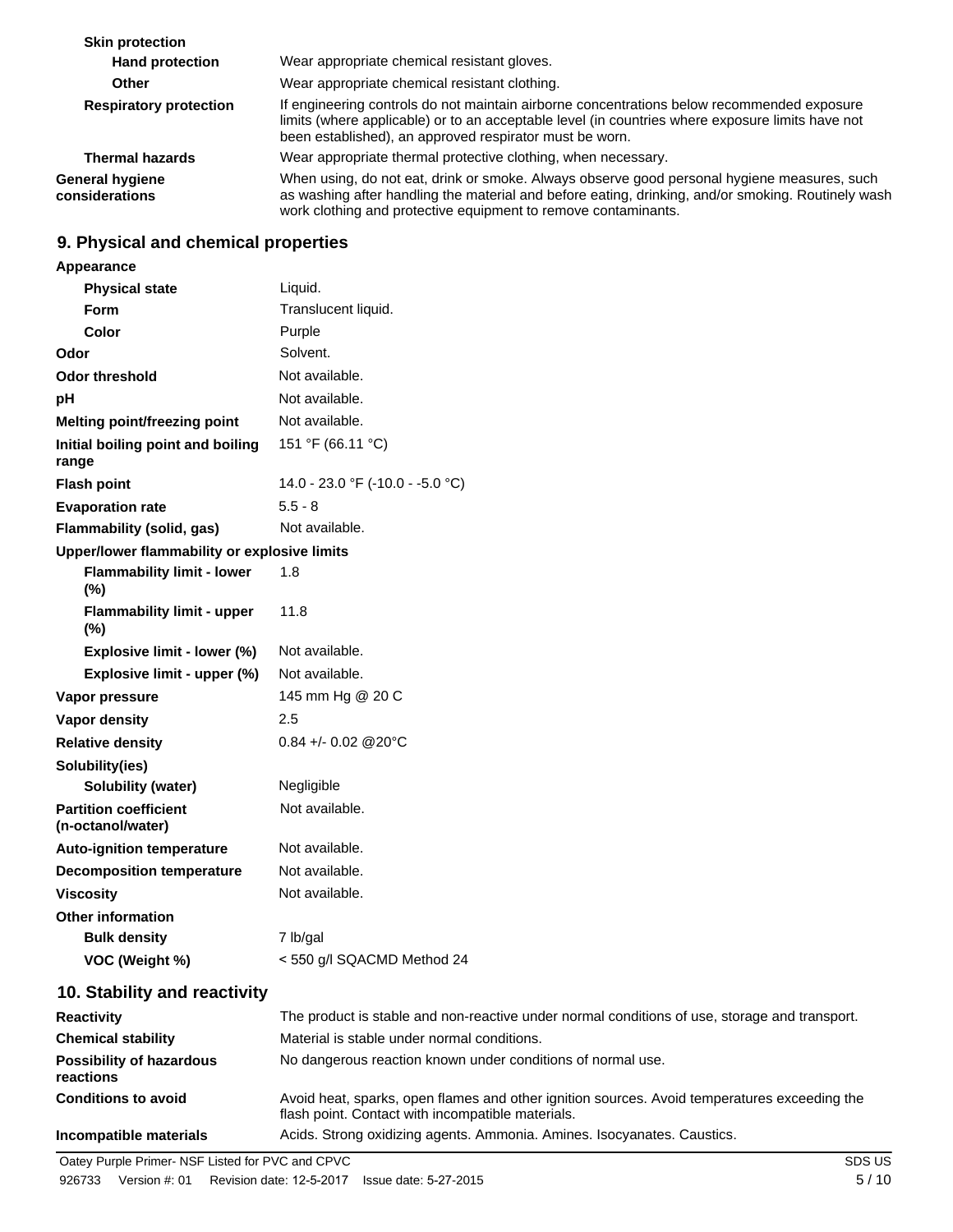# **11. Toxicological information**

#### **Information on likely routes of exposure**

| <b>Inhalation</b>                                                                  | May be fatal if swallowed and enters airways. Headache. Nausea, vomiting. May cause irritation<br>to the respiratory system. Vapors have a narcotic effect and may cause headache, fatigue,<br>dizziness and nausea. Prolonged inhalation may be harmful.                                                                                                               |
|------------------------------------------------------------------------------------|-------------------------------------------------------------------------------------------------------------------------------------------------------------------------------------------------------------------------------------------------------------------------------------------------------------------------------------------------------------------------|
| <b>Skin contact</b>                                                                | Causes skin irritation.                                                                                                                                                                                                                                                                                                                                                 |
| Eye contact                                                                        | Causes serious eye irritation.                                                                                                                                                                                                                                                                                                                                          |
| Ingestion                                                                          | May be fatal if swallowed and enters airways. Harmful if swallowed. Harmful if swallowed. Droplets<br>of the product aspirated into the lungs through ingestion or vomiting may cause a serious<br>chemical pneumonia.                                                                                                                                                  |
| Symptoms related to the<br>physical, chemical and<br>toxicological characteristics | Irritation of nose and throat. Aspiration may cause pulmonary edema and pneumonitis. Severe<br>eye irritation. Symptoms may include stinging, tearing, redness, swelling, and blurred vision. May<br>cause respiratory irritation. Skin irritation. May cause redness and pain. Symptoms of<br>overexposure may be headache, dizziness, tiredness, nausea and vomiting. |

#### **Information on toxicological effects**

**Acute toxicity** May be fatal if swallowed and enters airways. Narcotic effects. May cause respiratory irritation.

| <b>Components</b>                                           | <b>Species</b>                                                                                                      | <b>Test Results</b>                                                                                                                                                                                                                                                                                                                                                                                                                                                                                                                                                                                                                                                                                      |  |  |
|-------------------------------------------------------------|---------------------------------------------------------------------------------------------------------------------|----------------------------------------------------------------------------------------------------------------------------------------------------------------------------------------------------------------------------------------------------------------------------------------------------------------------------------------------------------------------------------------------------------------------------------------------------------------------------------------------------------------------------------------------------------------------------------------------------------------------------------------------------------------------------------------------------------|--|--|
| Acetone (CAS 67-64-1)                                       |                                                                                                                     |                                                                                                                                                                                                                                                                                                                                                                                                                                                                                                                                                                                                                                                                                                          |  |  |
| <b>Acute</b>                                                |                                                                                                                     |                                                                                                                                                                                                                                                                                                                                                                                                                                                                                                                                                                                                                                                                                                          |  |  |
| Dermal                                                      |                                                                                                                     |                                                                                                                                                                                                                                                                                                                                                                                                                                                                                                                                                                                                                                                                                                          |  |  |
| LD50                                                        | Rabbit                                                                                                              | 20 ml/kg                                                                                                                                                                                                                                                                                                                                                                                                                                                                                                                                                                                                                                                                                                 |  |  |
| Inhalation                                                  |                                                                                                                     |                                                                                                                                                                                                                                                                                                                                                                                                                                                                                                                                                                                                                                                                                                          |  |  |
| <b>LC50</b>                                                 | Rat                                                                                                                 | 50 mg/l, 8 Hours                                                                                                                                                                                                                                                                                                                                                                                                                                                                                                                                                                                                                                                                                         |  |  |
| Oral                                                        |                                                                                                                     |                                                                                                                                                                                                                                                                                                                                                                                                                                                                                                                                                                                                                                                                                                          |  |  |
| LD50                                                        | Rat                                                                                                                 | 5800 mg/kg                                                                                                                                                                                                                                                                                                                                                                                                                                                                                                                                                                                                                                                                                               |  |  |
| Cyclohexanone (CAS 108-94-1)                                |                                                                                                                     |                                                                                                                                                                                                                                                                                                                                                                                                                                                                                                                                                                                                                                                                                                          |  |  |
| Acute                                                       |                                                                                                                     |                                                                                                                                                                                                                                                                                                                                                                                                                                                                                                                                                                                                                                                                                                          |  |  |
| Dermal                                                      |                                                                                                                     |                                                                                                                                                                                                                                                                                                                                                                                                                                                                                                                                                                                                                                                                                                          |  |  |
| LD50                                                        | Rabbit                                                                                                              | 948 mg/kg                                                                                                                                                                                                                                                                                                                                                                                                                                                                                                                                                                                                                                                                                                |  |  |
| Inhalation                                                  |                                                                                                                     |                                                                                                                                                                                                                                                                                                                                                                                                                                                                                                                                                                                                                                                                                                          |  |  |
| <b>LC50</b>                                                 | Rat                                                                                                                 | 8000 ppm, 4 hours                                                                                                                                                                                                                                                                                                                                                                                                                                                                                                                                                                                                                                                                                        |  |  |
| Oral                                                        |                                                                                                                     |                                                                                                                                                                                                                                                                                                                                                                                                                                                                                                                                                                                                                                                                                                          |  |  |
| LD50                                                        | Rat                                                                                                                 | 1540 mg/kg                                                                                                                                                                                                                                                                                                                                                                                                                                                                                                                                                                                                                                                                                               |  |  |
|                                                             | * Estimates for product may be based on additional component data not shown.                                        |                                                                                                                                                                                                                                                                                                                                                                                                                                                                                                                                                                                                                                                                                                          |  |  |
| <b>Skin corrosion/irritation</b><br>Causes skin irritation. |                                                                                                                     |                                                                                                                                                                                                                                                                                                                                                                                                                                                                                                                                                                                                                                                                                                          |  |  |
| Serious eye damage/eye<br>irritation                        | Causes serious eye irritation.                                                                                      |                                                                                                                                                                                                                                                                                                                                                                                                                                                                                                                                                                                                                                                                                                          |  |  |
| Respiratory or skin sensitization                           |                                                                                                                     |                                                                                                                                                                                                                                                                                                                                                                                                                                                                                                                                                                                                                                                                                                          |  |  |
| <b>Respiratory sensitization</b>                            | Not available.                                                                                                      |                                                                                                                                                                                                                                                                                                                                                                                                                                                                                                                                                                                                                                                                                                          |  |  |
| <b>Skin sensitization</b>                                   | This product is not expected to cause skin sensitization.                                                           |                                                                                                                                                                                                                                                                                                                                                                                                                                                                                                                                                                                                                                                                                                          |  |  |
| Germ cell mutagenicity                                      | No data available to indicate product or any components present at greater than 0.1% are<br>mutagenic or genotoxic. |                                                                                                                                                                                                                                                                                                                                                                                                                                                                                                                                                                                                                                                                                                          |  |  |
| Carcinogenicity                                             | exposure to THF by all routes of exposure.                                                                          | In 2012 USEPA Integrated Risk Information System (IRIS) reviewed a two species inhalation<br>lifetime study on THF conducted by NTP (1998). Male rats developed renal tumors and female<br>mice developed liver tumors while neither the female rats nor the male mice showed similar<br>results. Because the carcinogenic mechanisms could not be identified clearly in either species for<br>either tumor, the EPA determined that the male rat and female mouse findings are relevant to the<br>assessment of carcinogenic potential in humans. Therefore, the IRIS review concludes that these<br>data in aggregate indicate that there is "suggestive evidence of carcinogenic potential" following |  |  |
|                                                             | <b>IARC Monographs. Overall Evaluation of Carcinogenicity</b>                                                       |                                                                                                                                                                                                                                                                                                                                                                                                                                                                                                                                                                                                                                                                                                          |  |  |

Cyclohexanone (CAS 108-94-1) 3 Not classifiable as to carcinogenicity to humans.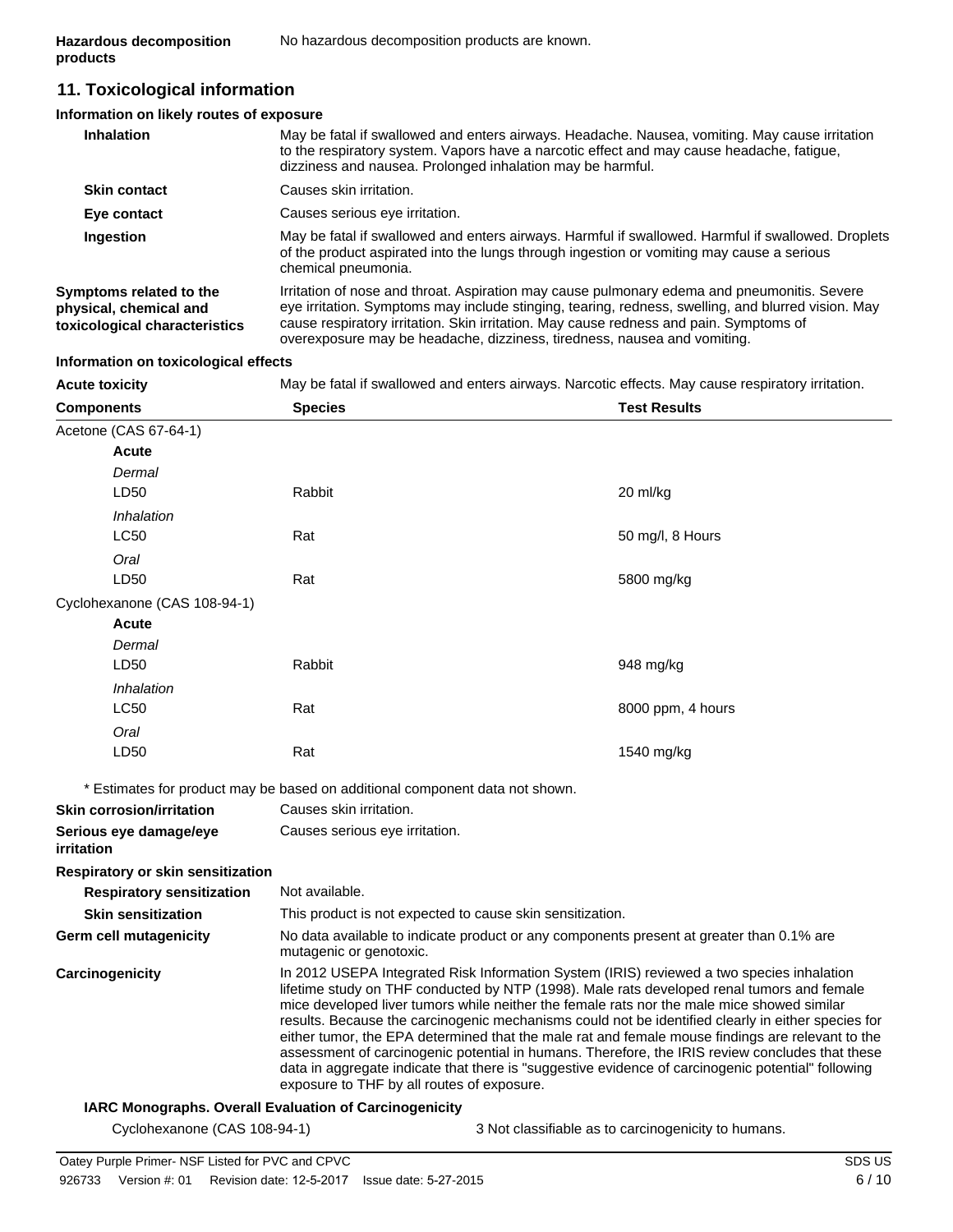|                                                       | OSHA Specifically Regulated Substances (29 CFR 1910.1001-1050)                      |
|-------------------------------------------------------|-------------------------------------------------------------------------------------|
| Not listed.                                           |                                                                                     |
| <b>Reproductive toxicity</b>                          | This product is not expected to cause reproductive or developmental effects.        |
| Specific target organ toxicity -<br>single exposure   | Narcotic effects. May cause drowsiness and dizziness. Respiratory tract irritation. |
| Specific target organ toxicity -<br>repeated exposure | Not classified.                                                                     |
| <b>Aspiration hazard</b>                              | May be fatal if swallowed and enters airways.                                       |
| <b>Chronic effects</b>                                | Prolonged inhalation may be harmful.                                                |

# **12. Ecological information**

| Ecotoxicity |  |  |
|-------------|--|--|
|             |  |  |

The product is not classified as environmentally hazardous. However, this does not exclude the possibility that large or frequent spills can have a harmful or damaging effect on the environment.

| <b>Components</b>            |      | <b>Species</b>                                                | <b>Test Results</b> |
|------------------------------|------|---------------------------------------------------------------|---------------------|
| Acetone (CAS 67-64-1)        |      |                                                               |                     |
| <b>Aquatic</b>               |      |                                                               |                     |
| Fish                         | LC50 | Fathead minnow (Pimephales promelas) $> 100$ mg/l, 96 hours   |                     |
| Cyclohexanone (CAS 108-94-1) |      |                                                               |                     |
| <b>Aquatic</b>               |      |                                                               |                     |
| Fish                         | LC50 | Fathead minnow (Pimephales promelas) 481 - 578 mg/l, 96 hours |                     |

|                                                   | * Estimates for product may be based on additional component data not shown.                                                                                                                                                                                                                                                                                                                                                 |         |  |
|---------------------------------------------------|------------------------------------------------------------------------------------------------------------------------------------------------------------------------------------------------------------------------------------------------------------------------------------------------------------------------------------------------------------------------------------------------------------------------------|---------|--|
| <b>Persistence and degradability</b>              | No data is available on the degradability of this product.                                                                                                                                                                                                                                                                                                                                                                   |         |  |
| <b>Bioaccumulative potential</b>                  | No data available.                                                                                                                                                                                                                                                                                                                                                                                                           |         |  |
| Partition coefficient n-octanol / water (log Kow) |                                                                                                                                                                                                                                                                                                                                                                                                                              |         |  |
| Acetone (CAS 67-64-1)                             |                                                                                                                                                                                                                                                                                                                                                                                                                              | $-0.24$ |  |
| Cyclohexanone (CAS 108-94-1)                      |                                                                                                                                                                                                                                                                                                                                                                                                                              | 0.81    |  |
| Furan, Tetrahydro- (CAS 109-99-9)                 |                                                                                                                                                                                                                                                                                                                                                                                                                              | 0.46    |  |
| Methyl ethyl ketone (CAS 78-93-3)                 |                                                                                                                                                                                                                                                                                                                                                                                                                              | 0.29    |  |
| Mobility in soil                                  | No data available.                                                                                                                                                                                                                                                                                                                                                                                                           |         |  |
| Other adverse effects                             | No other adverse environmental effects (e.g. ozone depletion, photochemical ozone creation<br>potential, endocrine disruption, global warming potential) are expected from this component.                                                                                                                                                                                                                                   |         |  |
| 13. Disposal considerations                       |                                                                                                                                                                                                                                                                                                                                                                                                                              |         |  |
| <b>Disposal instructions</b>                      | Collect and reclaim or dispose in sealed containers at licensed waste disposal site. This material<br>and its container must be disposed of as hazardous waste. Do not allow this material to drain into<br>sewers/water supplies. Do not contaminate ponds, waterways or ditches with chemical or used<br>container. Dispose of contents/container in accordance with local/regional/national/international<br>regulations. |         |  |

| Local disposal regulations | Dispose in accordance with all applicable regulations.                                       |
|----------------------------|----------------------------------------------------------------------------------------------|
| Hazardous waste code       | The waste code should be assigned in discussion between the user, the producer and the waste |

|                                          | disposal company.                                                                                                                                                                                                      |
|------------------------------------------|------------------------------------------------------------------------------------------------------------------------------------------------------------------------------------------------------------------------|
| Waste from residues / unused<br>products | Dispose of in accordance with local regulations. Empty containers or liners may retain some<br>product residues. This material and its container must be disposed of in a safe manner (see:<br>Disposal instructions). |
| Contaminated packaging                   | Empty containers should be taken to an approved waste handling site for recycling or disposal.<br>Since emptied containers may retain product residue, follow label warnings even after container is<br>emptied.       |

### **14. Transport information**

| <b>DOT</b>                 |                                                                                        |
|----------------------------|----------------------------------------------------------------------------------------|
| UN number                  | UN1993                                                                                 |
| UN proper shipping name    | Flammable liquids, n.o.s. (Methyl ethyl ketone RQ = 26274 LBS, Acetone RQ = 13130 LBS) |
| Transport hazard class(es) |                                                                                        |
| <b>Class</b>               | 3                                                                                      |
| <b>Subsidiary risk</b>     | ۰                                                                                      |
| Label(s)                   | 3                                                                                      |
| Packing group              | Ш                                                                                      |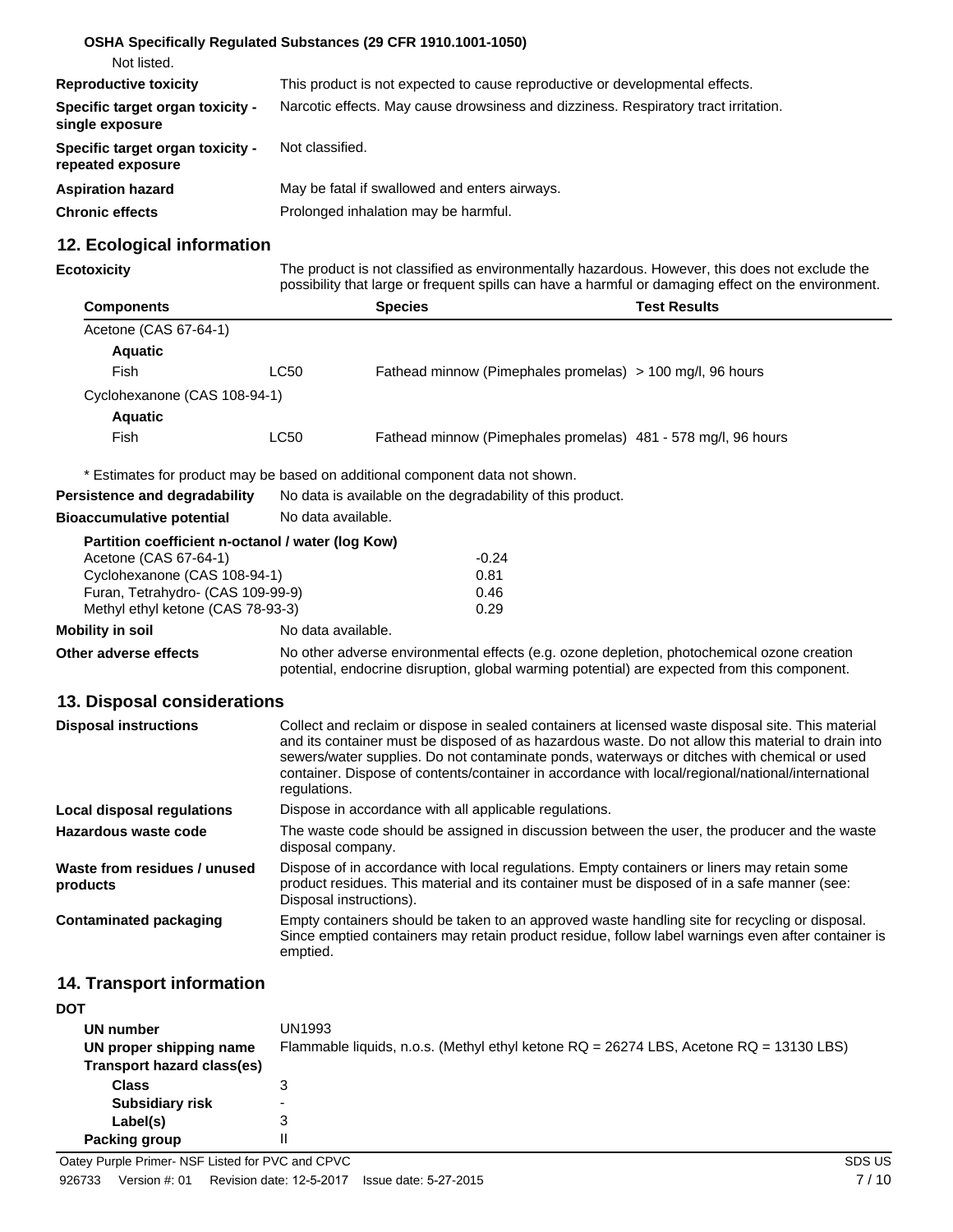|                                | Special precautions for user Read safety instructions, SDS and emergency procedures before handling. |
|--------------------------------|------------------------------------------------------------------------------------------------------|
| <b>Special provisions</b>      | IB2, T7, TP1, TP8, TP28                                                                              |
| <b>Packaging exceptions</b>    | 150                                                                                                  |
| Packaging non bulk             | 202                                                                                                  |
| Packaging bulk                 | 242                                                                                                  |
| <b>IATA</b>                    |                                                                                                      |
| UN number                      | <b>UN1993</b>                                                                                        |
| UN proper shipping name        | Flammable liquid, n.o.s. (Methyl ethyl ketone, Acetone)                                              |
| Transport hazard class(es)     |                                                                                                      |
| <b>Class</b>                   | 3                                                                                                    |
| <b>Subsidiary risk</b>         |                                                                                                      |
| Packing group                  | $\mathbf{H}$                                                                                         |
| <b>Environmental hazards</b>   | No.                                                                                                  |
| <b>ERG Code</b>                | 3H                                                                                                   |
|                                | Special precautions for user Read safety instructions, SDS and emergency procedures before handling. |
| <b>IMDG</b>                    |                                                                                                      |
| UN number                      | <b>UN1993</b>                                                                                        |
| UN proper shipping name        | FLAMMABLE LIQUID, N.O.S. (Methyl ethyl ketone, Acetone)                                              |
| Transport hazard class(es)     |                                                                                                      |
| <b>Class</b>                   | 3                                                                                                    |
| <b>Subsidiary risk</b>         |                                                                                                      |
| Packing group                  | $\mathbf{H}$                                                                                         |
| <b>Environmental hazards</b>   |                                                                                                      |
| <b>Marine pollutant</b>        | No.                                                                                                  |
| <b>EmS</b>                     | $F-E$ , S-E                                                                                          |
|                                | Special precautions for user Read safety instructions, SDS and emergency procedures before handling. |
| Transport in bulk according to | Not available.                                                                                       |
| Annex II of MARPOL 73/78 and   |                                                                                                      |
| the <b>IBC</b> Code            |                                                                                                      |
|                                |                                                                                                      |

#### **15. Regulatory information**

This product is a "Hazardous Chemical" as defined by the OSHA Hazard Communication Standard, 29 CFR 1910.1200. All components are on the U.S. EPA TSCA Inventory List. **US federal regulations TSCA Section 12(b) Export Notification (40 CFR 707, Subpt. D)** Not regulated. **OSHA Specifically Regulated Substances (29 CFR 1910.1001-1050)** Not listed. **CERCLA Hazardous Substance List (40 CFR 302.4)** Acetone (CAS 67-64-1) LISTED Cyclohexanone (CAS 108-94-1) LISTED Furan, Tetrahydro- (CAS 109-99-9) LISTED Methyl ethyl ketone (CAS 78-93-3) **Superfund Amendments and Reauthorization Act of 1986 (SARA)** Immediate Hazard - Yes Delayed Hazard - No Fire Hazard - Yes Pressure Hazard - No Reactivity Hazard - No **Hazard categories SARA 302 Extremely hazardous substance** Not listed. **SARA 311/312 Hazardous** No

**chemical**

#### **SARA 313 (TRI reporting)** Not regulated.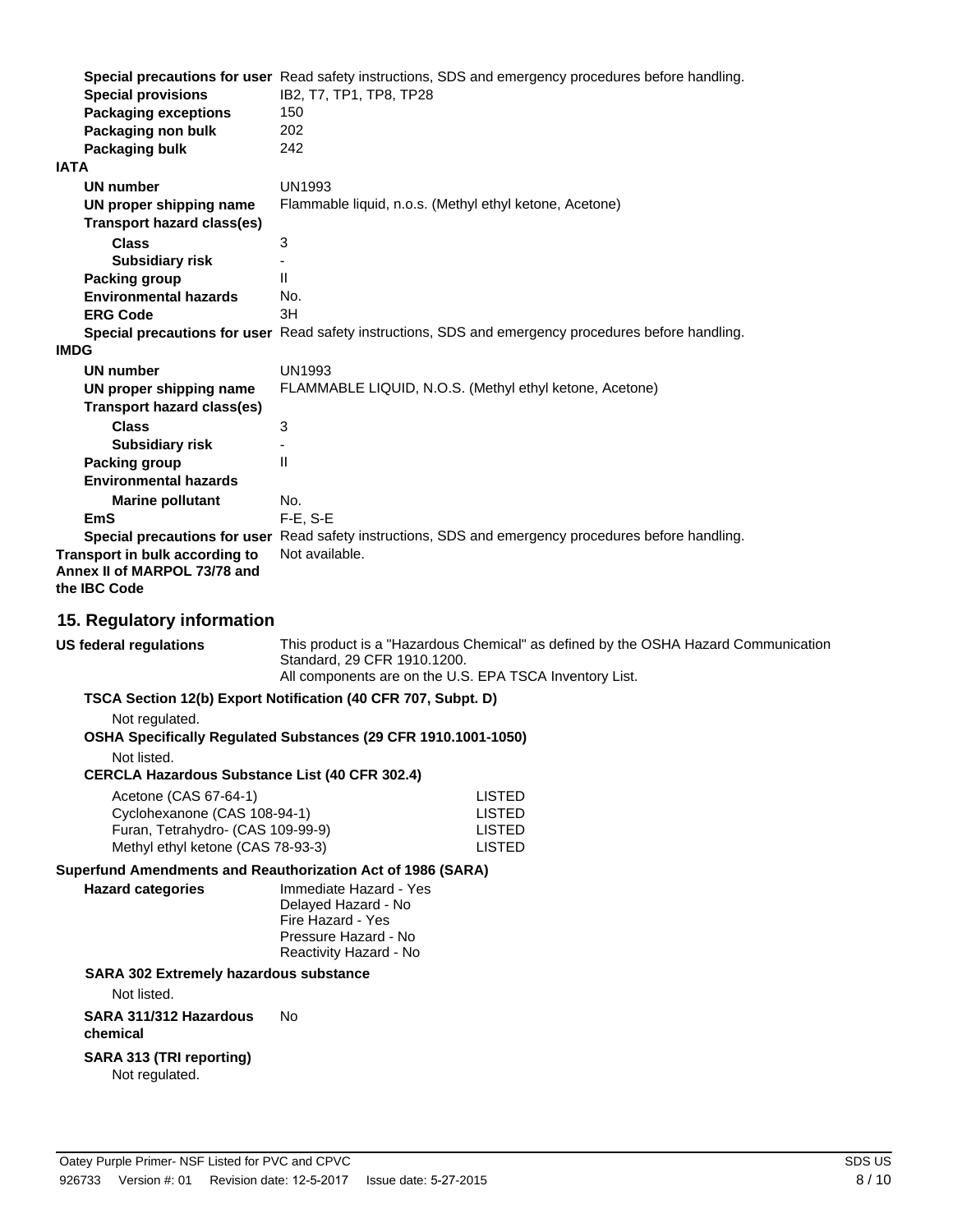| Other federal regulations                                                                                                                               |                                                                                  |                                                                                                                                                                                                                                                                        |                               |
|---------------------------------------------------------------------------------------------------------------------------------------------------------|----------------------------------------------------------------------------------|------------------------------------------------------------------------------------------------------------------------------------------------------------------------------------------------------------------------------------------------------------------------|-------------------------------|
|                                                                                                                                                         | Clean Air Act (CAA) Section 112 Hazardous Air Pollutants (HAPs) List             |                                                                                                                                                                                                                                                                        |                               |
| Not regulated.                                                                                                                                          | Clean Air Act (CAA) Section 112(r) Accidental Release Prevention (40 CFR 68.130) |                                                                                                                                                                                                                                                                        |                               |
| Not regulated.                                                                                                                                          |                                                                                  |                                                                                                                                                                                                                                                                        |                               |
| <b>Safe Drinking Water Act</b><br>(SDWA)                                                                                                                | Not regulated.                                                                   |                                                                                                                                                                                                                                                                        |                               |
| <b>Chemical Code Number</b>                                                                                                                             |                                                                                  | Drug Enforcement Administration (DEA). List 2, Essential Chemicals (21 CFR 1310.02(b) and 1310.04(f)(2) and                                                                                                                                                            |                               |
| Acetone (CAS 67-64-1)<br>Methyl ethyl ketone (CAS 78-93-3)                                                                                              |                                                                                  | 6532<br>6714<br>Drug Enforcement Administration (DEA). List 1 & 2 Exempt Chemical Mixtures (21 CFR 1310.12(c))                                                                                                                                                         |                               |
| Acetone (CAS 67-64-1)                                                                                                                                   |                                                                                  | 35 %WV                                                                                                                                                                                                                                                                 |                               |
| Methyl ethyl ketone (CAS 78-93-3)<br><b>DEA Exempt Chemical Mixtures Code Number</b>                                                                    |                                                                                  | 35 %WV                                                                                                                                                                                                                                                                 |                               |
| Acetone (CAS 67-64-1)<br>Methyl ethyl ketone (CAS 78-93-3)                                                                                              |                                                                                  | 6532<br>6714                                                                                                                                                                                                                                                           |                               |
| <b>US state regulations</b>                                                                                                                             |                                                                                  |                                                                                                                                                                                                                                                                        |                               |
| US. Massachusetts RTK - Substance List                                                                                                                  |                                                                                  |                                                                                                                                                                                                                                                                        |                               |
| Acetone (CAS 67-64-1)<br>Cyclohexanone (CAS 108-94-1)<br>Furan, Tetrahydro- (CAS 109-99-9)<br>Methyl ethyl ketone (CAS 78-93-3)                         |                                                                                  |                                                                                                                                                                                                                                                                        |                               |
|                                                                                                                                                         | US. New Jersey Worker and Community Right-to-Know Act                            |                                                                                                                                                                                                                                                                        |                               |
| Acetone (CAS 67-64-1)<br>Cyclohexanone (CAS 108-94-1)<br>Furan, Tetrahydro- (CAS 109-99-9)<br>Methyl ethyl ketone (CAS 78-93-3)                         | US. Pennsylvania Worker and Community Right-to-Know Law                          |                                                                                                                                                                                                                                                                        |                               |
| Acetone (CAS 67-64-1)<br>Cyclohexanone (CAS 108-94-1)<br>Furan, Tetrahydro- (CAS 109-99-9)<br>Methyl ethyl ketone (CAS 78-93-3)<br>US. Rhode Island RTK |                                                                                  |                                                                                                                                                                                                                                                                        |                               |
| Acetone (CAS 67-64-1)<br>Cyclohexanone (CAS 108-94-1)<br>Furan, Tetrahydro- (CAS 109-99-9)<br>Methyl ethyl ketone (CAS 78-93-3)                         |                                                                                  |                                                                                                                                                                                                                                                                        |                               |
| <b>US. California Proposition 65</b>                                                                                                                    | any chemicals currently listed as carcinogens or reproductive toxins.            | California Safe Drinking Water and Toxic Enforcement Act of 1986 (Proposition 65): This material is not known to contain                                                                                                                                               |                               |
| <b>International Inventories</b>                                                                                                                        |                                                                                  |                                                                                                                                                                                                                                                                        |                               |
| Country(s) or region<br>Canada                                                                                                                          | <b>Inventory name</b><br>Domestic Substances List (DSL)                          |                                                                                                                                                                                                                                                                        | On inventory (yes/no)*<br>Yes |
| United States & Puerto Rico                                                                                                                             | Toxic Substances Control Act (TSCA) Inventory                                    |                                                                                                                                                                                                                                                                        | Yes                           |
| country(s).                                                                                                                                             |                                                                                  | *A "Yes" indicates this product complies with the inventory requirements administered by the governing country(s).<br>A "No" indicates that one or more components of the product are not listed or exempt from listing on the inventory administered by the governing |                               |
|                                                                                                                                                         | 16. Other information, including date of preparation or last revision            |                                                                                                                                                                                                                                                                        |                               |
| <b>Issue date</b>                                                                                                                                       | 27-May-2015                                                                      |                                                                                                                                                                                                                                                                        |                               |
| <b>Revision date</b>                                                                                                                                    |                                                                                  |                                                                                                                                                                                                                                                                        |                               |
| Version #                                                                                                                                               | 01                                                                               |                                                                                                                                                                                                                                                                        |                               |

| <b>Version</b> #                | 01                                                 |
|---------------------------------|----------------------------------------------------|
| <b>HMIS<sup>®</sup></b> ratings | Health: 2<br>Flammability: 3<br>Physical hazard: 0 |